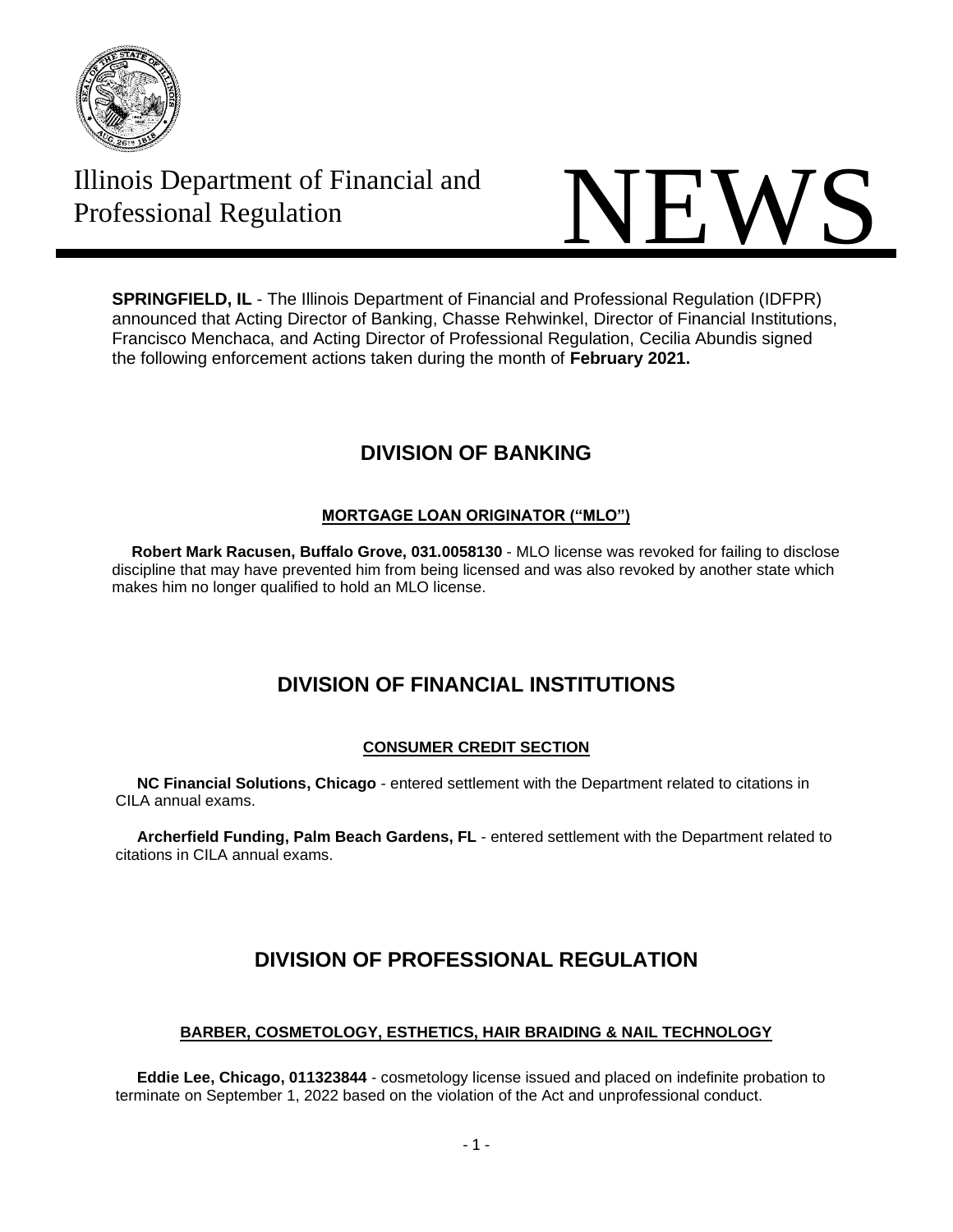#### **DENTAL**

 **Armani Alexander, Chicago, 020017044** - registered dental hygienist license temporarily suspended due to a finding that respondent's continued practice constitutes an immediate danger to the public.

#### **CEMETERY OVERSIGHT**

 **David Hill, Lake Forest, 254000562** - cemetery customer service employee license reprimanded and fined \$3,000 based on violation of Cemetery Oversight Act.

#### **COLLECTION AGENCY**

 **Account Control Technology, Mason, OH, 017020327** - collection agency license reprimanded based on sister-state discipline.

#### **PRIVATE DETECTIVE, PRIVATE ALARM, PRIVATE SECURITY & LOCKSMITH**

 El **Shaw, Chicago, 129458608** - permanent employee registration card issued and placed on threeyear non-reporting probation due to violation of the Act.

 **Tawanna Blake, Chicago, 129384906** - permanent employee registration card placed in refuse to renew status due to being convicted of Class 4 Felony Possession of a Controlled Substance in Cook County, Illinois, Case Number 2019CR023410, and for failing to report the arrest and conviction to the Department within 60 days.

 **Sean Davis, Chicago, 129259536** - permanent employee registration card placed in refuse to renew status due to being convicted of Class 1 Felony Residential Arson in Cook County, Illinois, Case Number 20400189001, and for failing to report the arrest and conviction to the Department within 60 days.

 **Beau McBride, Chicago, 129365515** - permanent employee registration card placed in refuse to renew status due to being convicted of Class 3 Felony Agg Battery/Use Deadly Weapon and Class 3 Felony Agg Stalking in Cook County, Illinois, Case Number 19CF01487401, and for failing to report the arrest and conviction to the Department within 60 days.

 **Kyle McClinic, Chicago, 129414225** - permanent employee registration card placed in refuse to renew status due to being convicted of Class 4 Felony Agg. UUW / Loaded / No FCC / FOID in Cook County, Illinois, case number 18CR0078301, and for failing to report the arrest and conviction to the Department within 60 days.

 **Alex Phipps, Alton, 129404073** - permanent employee registration card placed in refuse to renew status due to being convicted of Class 2 Felony Burglary in Madison County, Illinois, case number 19CF00000965, and for failing to report the arrest and conviction to the Department within 60 days.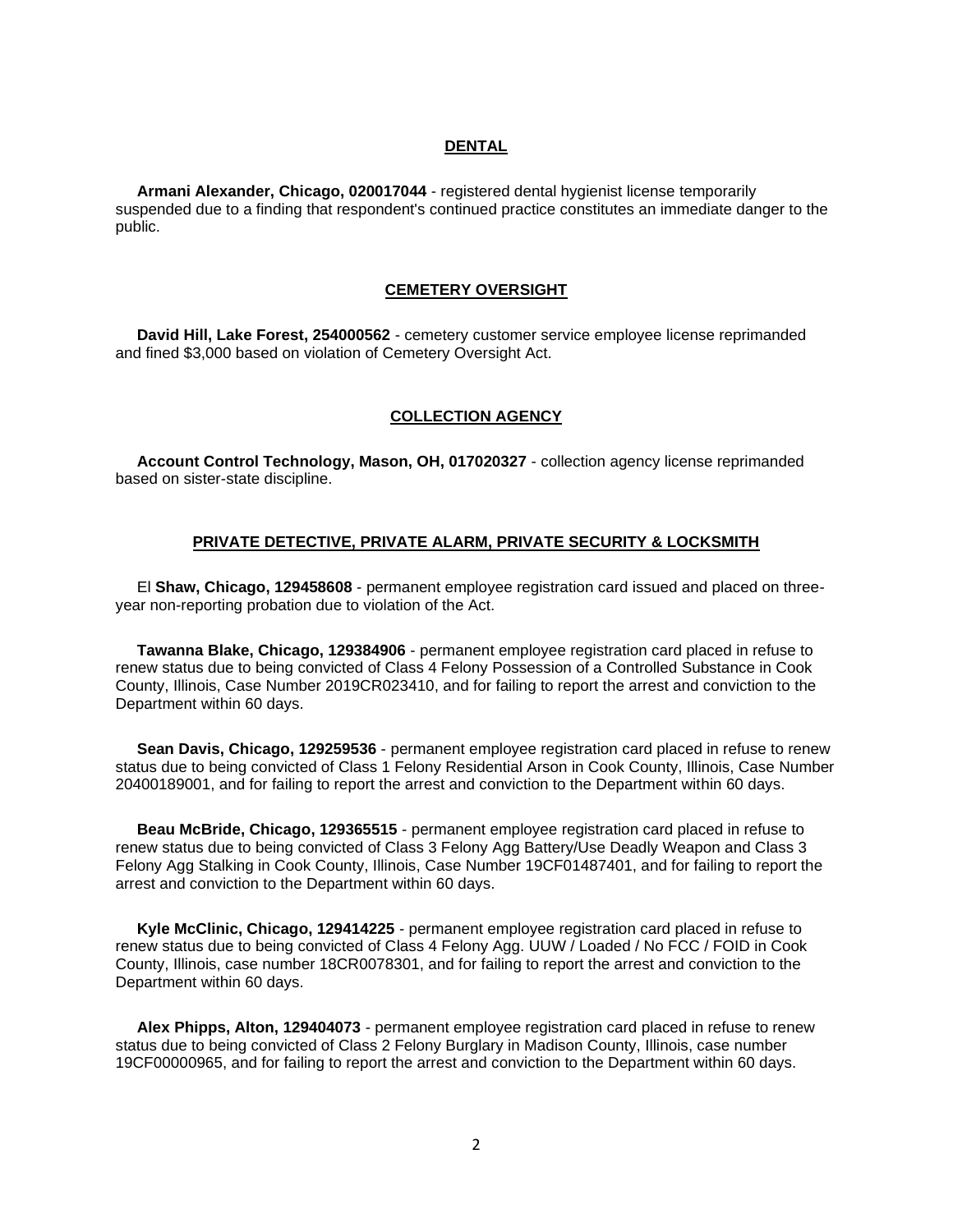**Michael Reith, Canton, 129458520** - permanent employee registration card issued and placed on one-year non-reporting probation due to violation of the Act.

 **Darius Sims, Merrillville, IN, 129458556** - permanent employee registration card issued and placed on two-year non-reporting probation due to violation of the Act.

 **Henry Taylor, Chicago, 129458522** - permanent employee registration card issued and placed on one-year non-reporting probation due to violation of the Act.

 **Kianna Teague, Joliet, 129413066** - permanent employee registration card placed in refuse to renew status due to being convicted of Class A Misdemeanor Retail Theft/Disp. Merch

 **Darryl Walton, Chicago, 129458521** - permanent employee registration card issued and placed on two-year non-reporting probation due to a violation of the Act.

### **IL ROOFING CONTRACTOR**

 **Cramer Siding & Window, Champaign, 104016024** - roofing contractor license reprimanded and fined \$3,000 based on unprofessional conduct.

 **Steinmeyer Construction, Inc., Urbana, 104015148** - roofing contractor license placed in refuse to renew status and fined \$5,000 and **Don Wheeler, 105006955**, roofing qualifying party designation indefinitely suspended, but stayed, reprimanded and fined \$5,000 based on aiding and assisting unlicensed practice of roofing contracting and failure to respond to a Department written information request.

 **Michael Zdeb, Chicago, 105009576** - roofing qualifying party designation issued with reprimand and fined \$2,000 based on material misstatements in furnishing information to the Department.

#### **MASSAGE THERAPY**

 **Marcus Dubinsky, Vernon Hills, 227002967** - massage therapy license placed in refuse to renew status due to respondent having engaged in improper draping and inappropriately touching of a client.

 **James Woodson, Chicago, 227017266** - massage therapy license placed in refuse to renew status as the result of inappropriate and immoral conduct as exhibited by sexual misconduct, while providing massage for compensation services to a client, while also providing such services on an expired massage therapist license.

 **Yune Zhou, Chicago, 227017385** - massage therapy license restored to two-year non-reporting probation.

### **MEDICAL**

 **Elora Apantaku, Wilmette, 036app3764892** - physician and surgeon license application was withdrawn after Notice of Intent to Deny her Application was pending.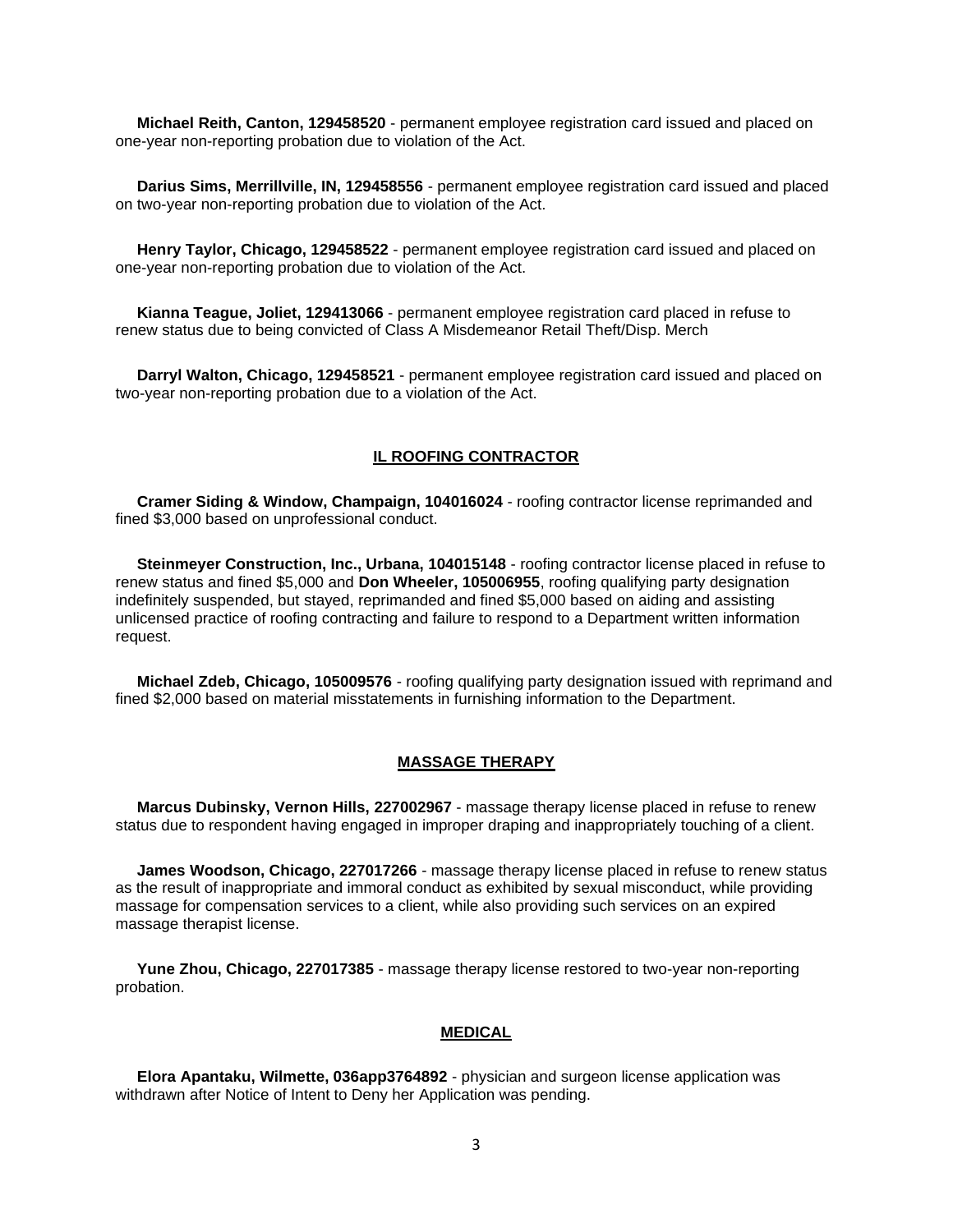**Jeremy Clark, Vandalia, 038009768** - chiropractor license indefinitely suspended due to Medicare enrollment and billing privileges being revoked in August 2019 by the Center for Medicare & Medicaid Services.

 **Panayiotis Ellinas, Edwardsville, 036139561** - physician and surgeon license remains on indefinite probation for a minimum of four years and six months retroactive to October 26, 2018 based on an adverse action taken by the state of Arizona.

 **Panayiotis Ellinas, Edwardsville, 036139561** - physician and surgeon license to remain on indefinite probation for a minimum of four and half years retroactive to October 26, 2018, and controlled substance license restored from indefinite suspension to non-renewed status based on adverse action taken by the State of Arizona.

 **Lawrence Harmon, Granite City, 036054382** - physician and surgeon license reprimanded, must complete 10 CME's, and fined \$2,500 for improper prescribing to patients of his private practice.

 **Joseph Jackson, Pensacola, FL, 036118463** - physician and surgeon license placed in refuse to renew status after being disciplined by the Mississippi State Board of Licensure.

 **Pramila Kasturi, Gurnee, 036105457** - physician and surgeon license indefinitely suspended for failure to appear and respond to allegations of unprofessional conduct and behavior demonstrating mental illness, incapacity, or incompetence to practice medicine with reasonable judgement, skill, or safety.

 **George Kouris, Hinsdale, 036108015** - physician and surgeon license reprimanded, must pass all five topic areas of EBAS, and fined \$10,000 for violating the American with Disabilities Act in November 2018.

 **Jerry Leech, St. Louis, MO, 038012761** - chiropractor license temporarily suspended due to pleading guilty to four felony counts on actions related to conspiracy to distribute controlled substances and healthcare fraud conspiracy and misrepresentation on Respondent's renewal application.

 **Kevin McCarthy, Peoria, 038004468** - chiropractor license indefinitely suspended due to Medicare enrollment and billing privileges being revoked in January 2018 by the Centers for Medicare & Medicaid Services.

 **James Niemeyer, Tinley Park, 036084801** - physician and surgeon license and controlled substance license indefinitely suspended after information has come to the Department's attention that respondent's employment was terminated, and respondent's clinical privileges were revoked at Silver Cross Hospital after he was found to be under influence of controlled substances. In addition, the Department received complaints regarding respondent's obtaining controlled substances, such as Adderall, from a patient of his practice to whom respondent was prescribing Adderall.

 **Rajendra Patel, Bartlett, 036057526** - physician and surgeon license placed on permanent inactive status effective August 31, 2021 due to areas of concern related to treatment and documentation in his private practice.

 **Bao-Lan Raikar, Salem, WI, 036155843** - physician and surgeon license issued with reprimand due to an adverse action taken by the state of Wisconsin Medical Examining Board.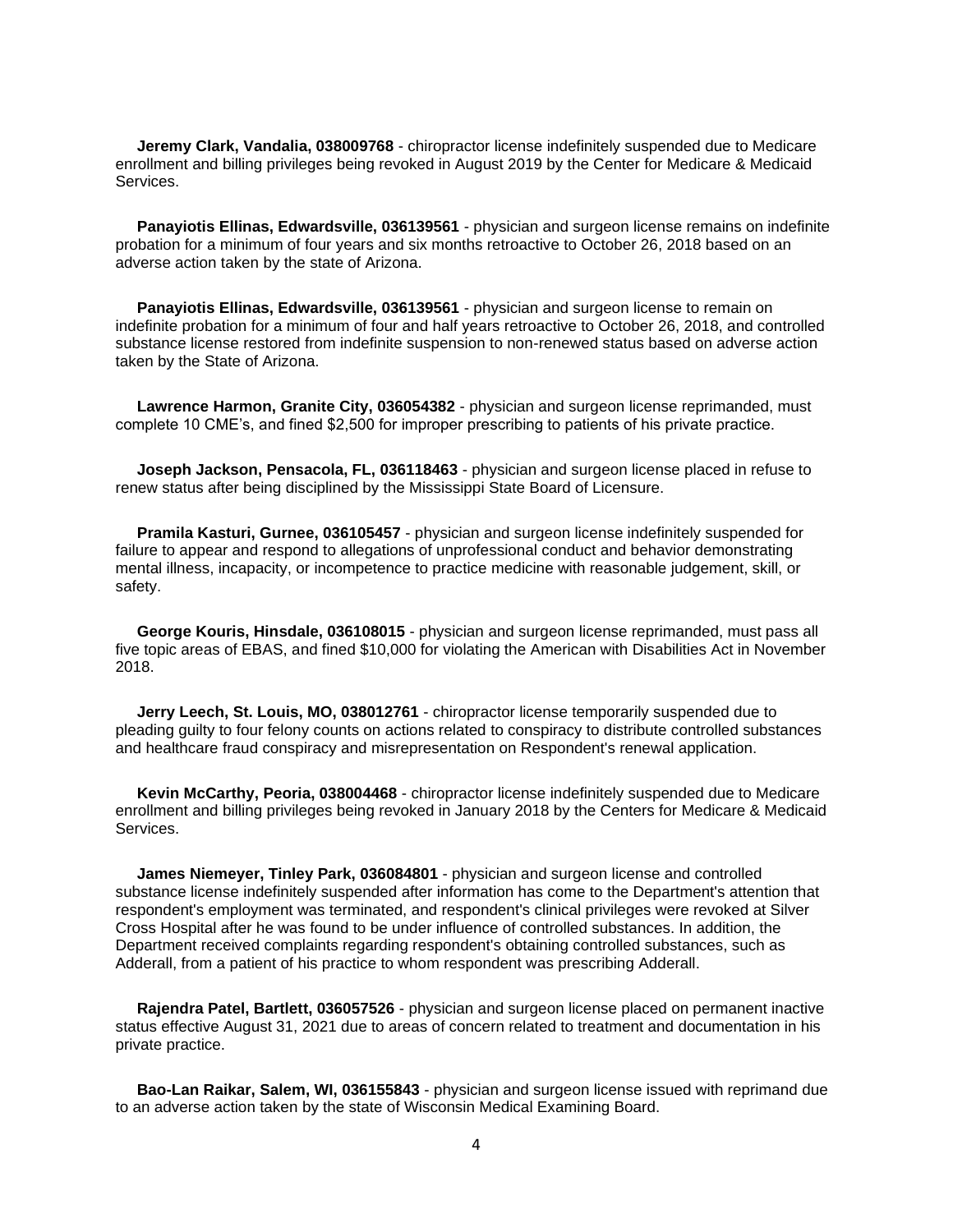**Jack Rodriquez, Rockford, 036061669** - physician and surgeon license and controlled substance license placed on permanent relinquished status effective April 1, 2021 due to inappropriately prescribing controlled substances to patient of his practice.

 **Andrew Rudin, Skokie, 036102280** - physician and surgeon license placed on indefinite probation for a minimum of two years and controlled substance license indefinitely suspended due to disciplinary action by New York State Board for Professional Medical Conduct.

 **Christian Rudolph, St. Robert, MO, 036082682** - physician and surgeon license placed in refuse to renew status due to 2017 revocation of clinical pediatric privileges at General Leonard Wood Army Community Hospital and failing to comply with the ongoing terms of the Department's 2015 Probation.

 **Bhanoo Sharma, Hazel Crest, 036117663** - physician and surgeon license temporarily suspended after he surrendered his Oregon medical license while under investigation by Oregon of his Illinois-based surgery practice which revealed that he was grossly negligent in his performance of liposuction and autologous fat transfer to patients of his practice.

 **Mohammed Siddiqui, Jackson, CA, 036058774** - physician and surgeon license placed in refuse to renew status after being disciplined by the Medical Board of California.

 **Barry Siegel, Birmingham, MI, 036057914** - physician and surgeon license placed on permanent inactive status after November 2020 discipline by the Michigan Board of Medicine.

 **Alan Sisson, Bloomingdale, 036088113** - physician and surgeon license and controlled substance license placed on permanent relinquished status after information has come to the Department's attention that respondent engaged in unprofessional and immoral conduct.

 **Andrea Trotti, Tampa, FL, 036app4036337** - physician and surgeon license issued with a reprimand due to an adverse action taken by the state of Florida Board of Medicine.

#### **NURSING**

 **Cheryl Anderson, Mansfield, 043070054** - practical nurse license reprimanded due to practicing on an inactive license.

**Shelly Beaupre, New Iberia, LA, 041505864** - registered professional nurse license issued with reprimand due to applicant's sister-state discipline for substandard and/or inadequate care.

**Patricia Brinkley, Rocky Mount, NC, 043045633** - practical nurse license placed in refuse to renew status due to a sister-state discipline

 **Billy Burrows, Chetopa, KS, 043129996** - practical nurse license issued with reprimand due to a sister-state discipline for filing false reports or falsifying records.

 **Julie Cabrera, Chicago, 041353520** - registered professional nurse license restored to indefinite probation for a minimum of one year for failing to report termination.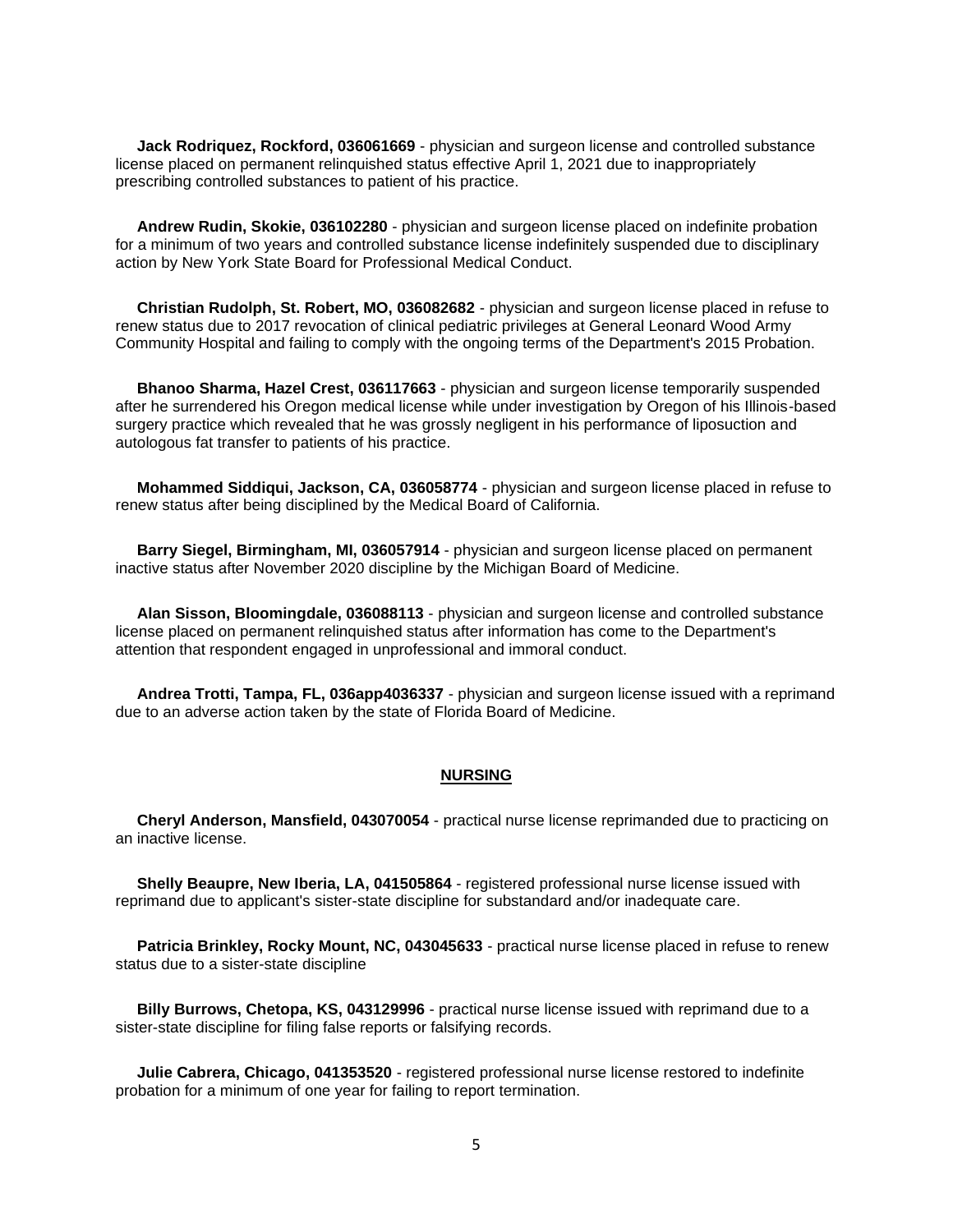**William Carruthers, Troy, 041346090** - registered professional nurse license is placed on indefinite probation for a minimum of three years and, **209005573,** advanced professional nurse license is indefinitely suspended for a minimum of six months due to drug diversion.

 **Kaila Clark-Hayes, Galesburg, 041505867** - registered professional nurse license issued with reprimand due to applicant's sister-state discipline for drug screening violation and failure to disclose criminal conviction.

 **Kenya Coburn-Jackson, Seattle, WA, 041407238** - registered professional nurse license placed in refuse to renew status due to a sister-state discipline.

 **Paulette De La Cruz-Johnson, San Diego, CA, 041311128** - registered professional nurse license reprimanded due to respondent's sister-state discipline for a criminal conviction, practicing without a license, and unprofessional conduct.

 **Norma Dela Cruz, Glenview, 041120526** - registered professional nurse license placed in refuse to renew status due to a criminal conviction.

 **Sasha Edmonds, Carmi, 043090266** - practical nurse license placed in refuse to renew status due to a criminal conviction.

 **Elisabeth Hernandez, Roseburg, OR, 041364283** - registered professional nurse license placed in refuse to renew status due to a sister-state discipline.

 **Melissa Hill, Whitestown, IN, 041346605** - registered professional nurse license placed in refuse to renew status due to a sister-state discipline.

 **Mary Jane Holganza, Northlake, 041317549** - registered professional nurse license placed in refuse to renew status due to a sister-state discipline.

 **Chijioke Jimonu, Country Club Hills, 041387003** - registered professional nurse license, **209013712**, advanced practice nurse license, and **043107590**, practical nurse license indefinitely suspended due to sister-state discipline in Indiana.

 **Rhonda Johnson, Plano, 041283957** - registered professional nurse license restored to indefinite probation for a minimum of three years.

 **Phyllis Lawrence, LaSalle, 041309180** - registered professional nurse license placed in refuse to renew status due to a sister-state discipline.

 **Tammy Lewis, Anna, 043111314** - practical nurse license placed in refuse to renew status due to a sister-state discipline.

 **Nancy Medlin, Frederiksted, VI, 041505918** - registered professional nurse license issued with reprimand due to applicant's sister-state discipline for practicing on an expired license.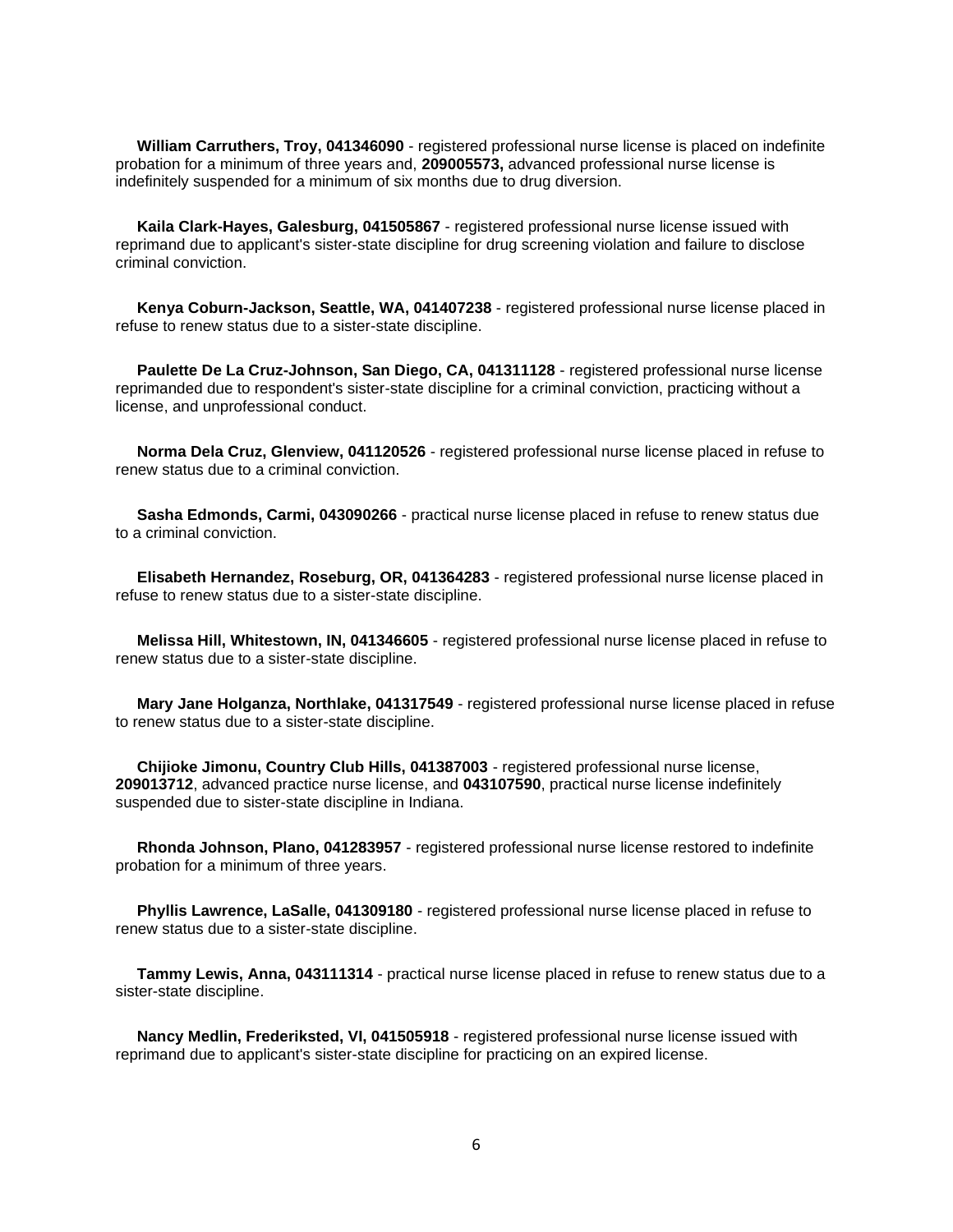**Maureen Murphy, Hinckley, 041244568** - registered professional nurse license placed in refuse to renew status due to a sister-state discipline.

 **Elizabeth Olivier, Terrytown, LA, 041505875** - registered professional nurse license issued with reprimand due to applicant's sister-state discipline.

 **Kathleen O'Reilly, Lansing, MI, 041423490** - registered professional nurse license placed on indefinite probation due to respondent's sister-state discipline.

 **Brian Pollo, Mount Olive, 041290041** - registered professional nurse license placed on indefinite probation for a minimum of two years due to the voluntary surrender of a sister-state nursing license.

 **Hani Saleh, Mesa, AZ, 041365956** - registered professional nurse license placed in refuse to renew status due to a sister-state discipline.

 **Elizabeth Schierer, West Palm Beach, FL, 041187591** - registered professional nurse license indefinitely suspended due to respondent's sister-state discipline in California.

 **Pamela Sedivy, Savanna, 041187912** - registered professional nurse license placed in refuse to renew status due to a sister-state discipline.

 **Chris Shao, Clarksville, MD, 041271027** - registered professional nurse license placed in refuse to renew status due to a sister-state discipline.

 **Chris Shao, Clarksville, MD, 041271027** - registered professional nurse license placed in refuse to renew status due to a sister-state discipline.

 **Jodi Smith, Oskaloosa, IA, 041312914** - registered professional nurse license placed in refuse to renew status due to a sister-state discipline.

 **Angelia Tabb, Anza, CA, 041506345** - registered professional nurse license issued with reprimand due to a California sister-state discipline.

 **Cassandra Thiessen, Litchfield, 043109068** - practical nurse license placed in refuse to renew status due to a criminal conviction.

 **Tammy Walsh, St. Louis, MO, 043068619** - practical nurse license placed in refuse to renew status due to a sister-state discipline.

 **Kasey Wiley, Shelbyville, 041402861** - registered professional nurse license placed in refuse to renew status due to a criminal conviction.

#### **PHARMACY**

 **Carepharm Pharmacy, Houston, TX, 054021720** - pharmacy license issued with reprimand due to discipline by the State of Texas.